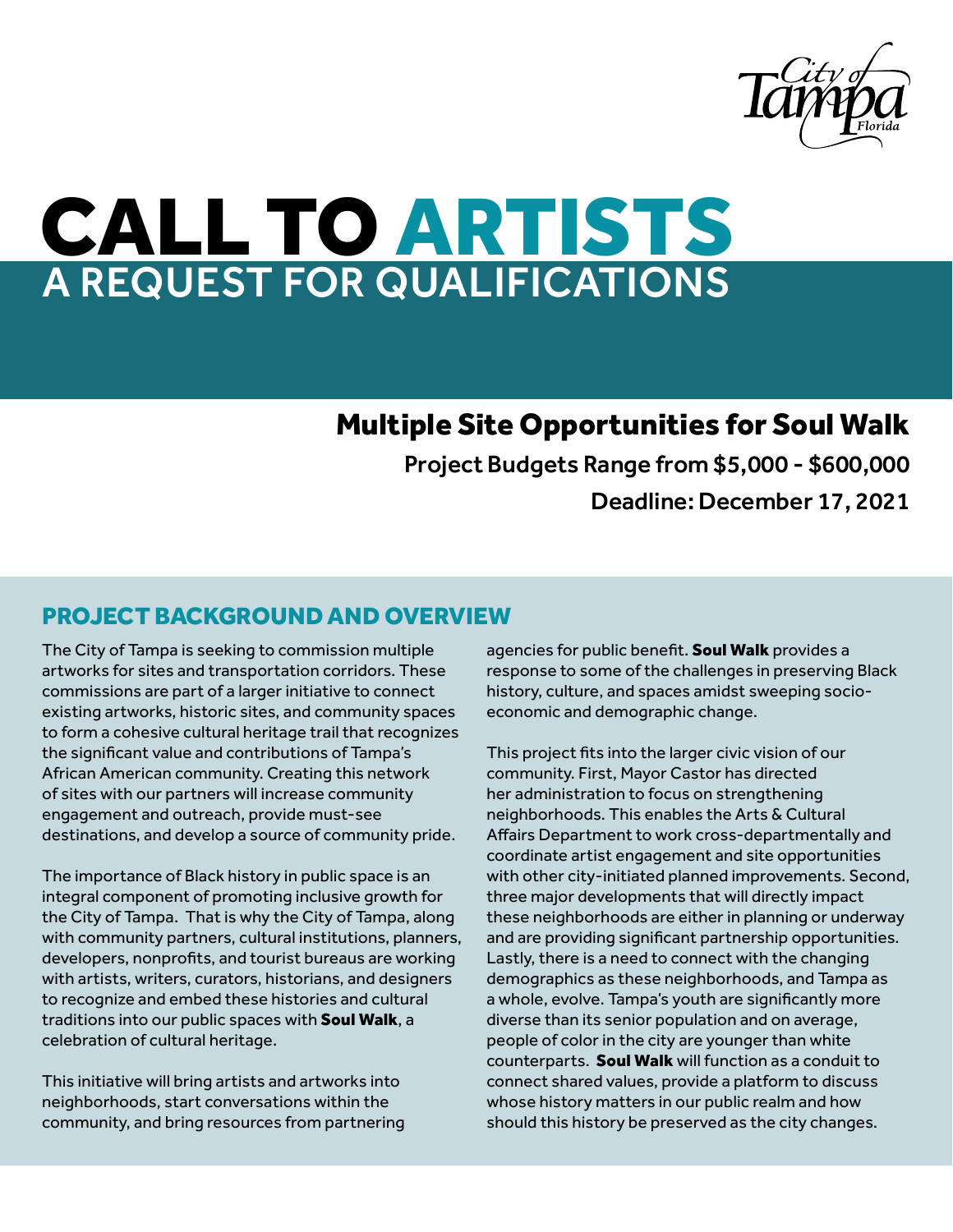# DEVELOPING THEMES AND AREAS OF PRIMARY CONTENT ARE HIGHLIGHTED BELOW

It is expected that additional content from historians, anthropologists and other scholars will be proposed and selected artists may put forth additional subject matter for consideration.

- Intersections of cultures, African diaspora Tampa is, and always has been, a highly diverse community. Cultural traditions from Spain, Italy, Germany, and other European cultures have intersected with the richness of Cuba, including Afro-Cubans, also Native Americans, Black Seminoles, and other cultural groups to create the unique identity that is Tampa
- A robust African American Business and Entertainment District known as Central Avenue, and the development of the Longshoreman's trade
- A Music Scene that was nourished by this Business District and was part of the chitlin circuit. Notables such as Cannonball Adderley, Tampa Red and Ray Charles spent formative years in Tampa
- Foundational African American neighborhoods in Tampa, including The Scrub, one of the first neighborhoods in Tampa settled by freed slaves, also Roberts City, and Dobyville. These neighborhoods have been lost to development
- Essence and Character of Community: perseverance, resilience, strength, independence, faith and family, leadership, spirit
- Work and Livelihood: education, sports, labor, seasonal work, community service, health care, housing, play, transportation, travel
- Social themes such as equity, social justice, cultural erasure, Jim Crow/segregation

# LOCATIONS, OPPORTUNITIES, AND BUDGETS

- Art opportunities are focused on high visibility locations where engagement is most likely to occur
- These projects offer exciting opportunities to explore the relationship of art, community, and site. Artists who are selected for commissions will be aided with access to archives, historians, archaeologists, anthropologists, musicologists as well as planners and architects
- Artists are encouraged to think about opportunities for engaging the community
- Budgets given include, but are not limited to, the costs of the artist design fee, artist project management fee, artwork transportation, fabrication, installation, insurance, and any professional consultants for services including lighting, engineering, or conservation
- Budgets given are preliminary estimates. The amount of each commission will adjust slightly
- Please note the opportunities and precise locations of each site are subject to change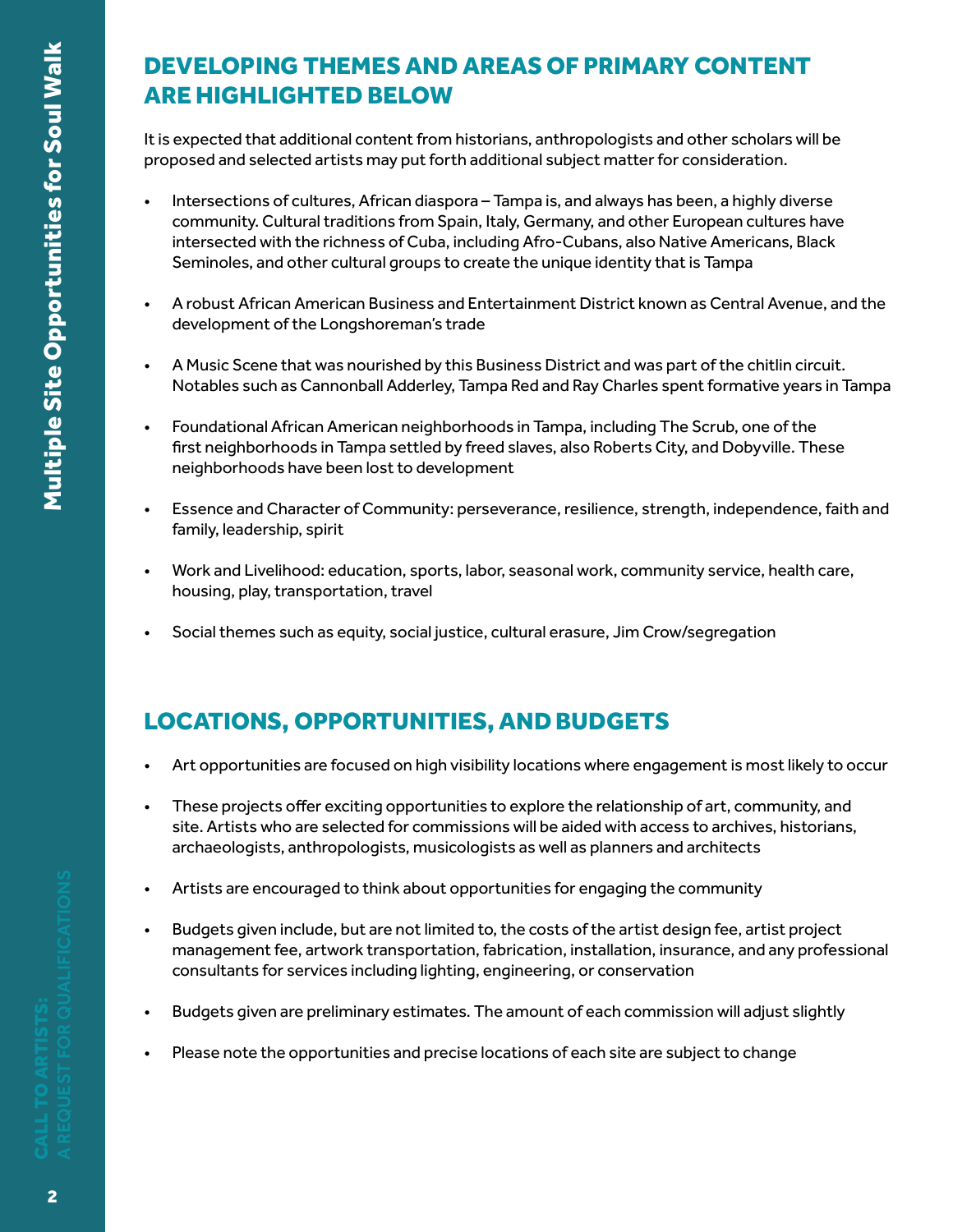## ARTWORK OPPORTUNITY FOR CITY OF TAMPA: THE CITY CENTER AT HANNA AVE.

The City of Tampa is constructing a government services facility on the vacant property at 2515 East Hanna Avenue. The City Center at Hanna Avenue will be a state of the art, LEED Silver building. It will house employees from seven City departments – Development and Growth Management, Logistics and Asset Management, Neighborhood and Community Affairs, Planning, Purchasing, Technology and Innovation, and the Plan Review Division of the Tampa Water Department.



*Rendering of The City Center at Hanna Ave.* 

The 161,000 sq. ft. development will make possible an improved customer experience for citizens and businesses, offer a community gathering space, provide much need greenspace for surrounding neighborhoods, and eliminates the need to lease space for City departments at a cost savings. In addition to the City Center, a parking garage and fleet maintenance enclosure will be erected on the 11-acre site.

More information available at: tampa.gov/City-Center

Site opportunities include an exterior mosaic, exterior sculpture, and an interior wall installation

Estimated Budget Ranges: \$25,000 - \$375,000

## ARTWORK OPPORTUNITY FOR CITY OF TAMPA: TAMPA RIVERWALK / WEST

Design for a multimodal network and safety improvement project is underway for the west side of the Hillsborough River, thanks in part to a \$24-million federal BUILD (Better Utilizing Investment to Leverage Development) grant. When complete, the expansion will include a connected 12-mile path, separate from car traffic, that will reach north to Columbus Drive. Work began in September 2021 and expected to wrap up in September 2027.

This project will be completed in phases and ultimately connect a series of neighborhoods on the west side of the river to downtown, east side connections, and South Tampa. In addition to the Department of Arts and Cultural Affairs, selected artists will work with the city's Mobility Department.

More information available at: [tampa.gov/tss-transportation/projects/](https://www.tampa.gov/tss-transportation/projects/SpecialProjects/west-river-build) [SpecialProjects/west-river-build](https://www.tampa.gov/tss-transportation/projects/SpecialProjects/west-river-build) 

Site opportunities include sculpture, trail head markers or gateways, walkways or streetscape inlays, seat walls

Estimated Budget Ranges: \$15,000 - \$100,000



*West Riverwalk Proposal*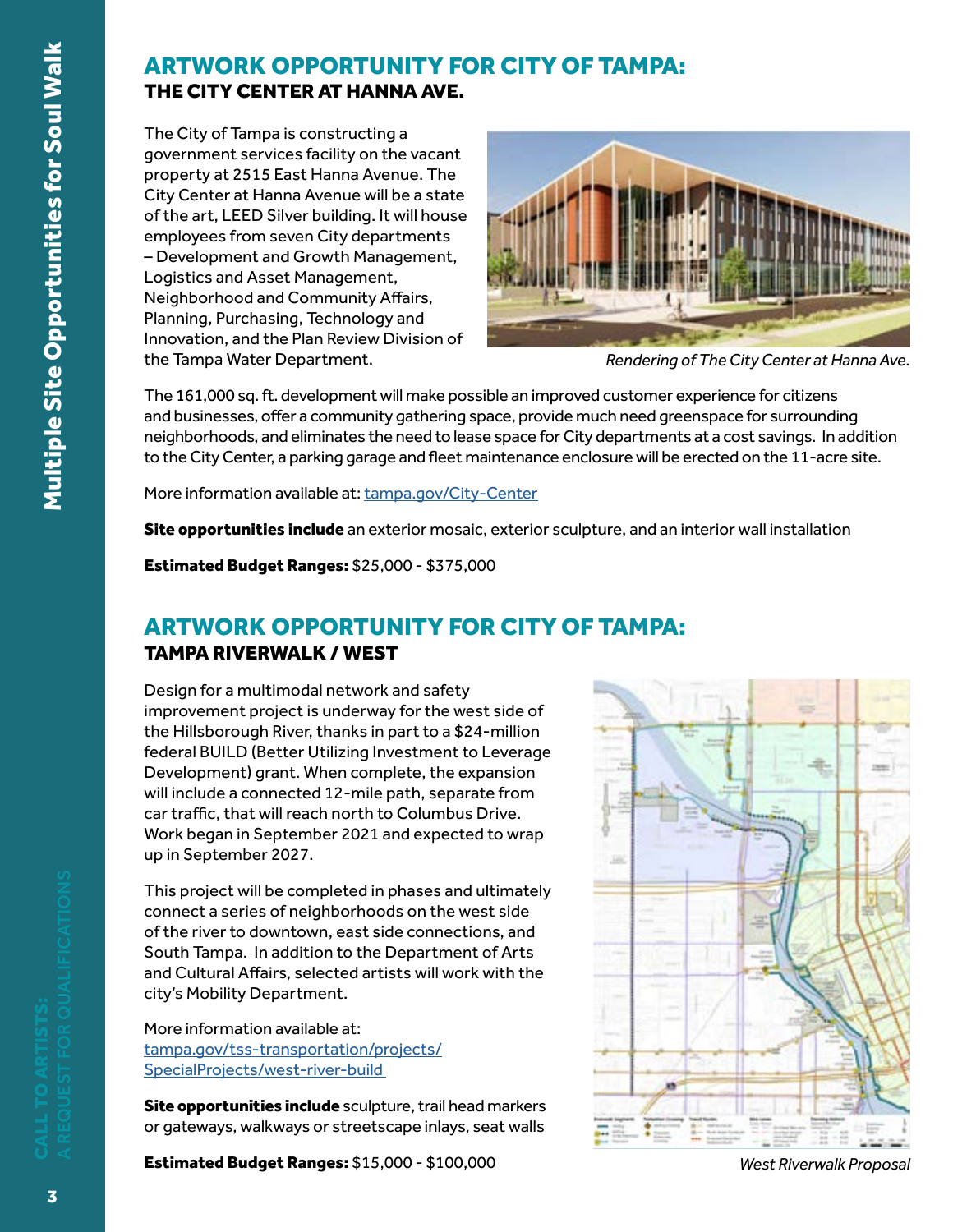#### ARTWORK OPPORTUNITY FOR CITY OF TAMPA: TAMPA RIVERWALK / EAST



The Tampa Riverwalk is a fully developed 15-foot wide walkway along the east side of the Hillsborough River from the North Boulevard Bridge south to the Tampa Convention Center and continuing along the north side of the Garrison Channel to the Channelside area. The 2.4-mile stretch has 24 segments and encompasses various features including nine bridges, several parks, playgrounds, and dog parks in addition to restaurants, historic trails, monuments, cultural institutions, and artwork.

Site opportunities include two locations for sculpture. One site on the Tampa Riverwalk, adjacent the John F. Kennedy Bridge and near the Tampa Museum of Art. The second location is in Curtis Hixon Park, across from the Tampa Museum of Art.

Estimated Budget Ranges: \$300,000 - \$600,000

## ARTWORK OPPORTUNITY FOR CITY OF TAMPA: FAIR OAKS / EAST TAMPA COMMUNITY CENTER

The City of Tampa is embarking on a collaborative journey with residents to transform Fair Oaks Park into a state-of-the-art recreation destination. Nestled in the heart of East Tampa, Fair Oaks serves as an iconic landmark where generations of Black families gathered for leisure and youth sports activities.

The expansion includes newly constructed facilities, which will house arts and cultural programming, and create dedicated venues promoting generational equity. New amenities such as splash pads, walking trails, and improved sports fields are part of the proposed redevelopment. A conceptual plan depicting potential improvement has been developed by Parks and Recreation personnel for spatial and estimating purposes, shown here. This plan is likely to change as the project evolves.

Site opportunities are currently open and unspecified. It is expected that there will be multiple location opportunities for artwork. Project design will begin in earnest in the new fiscal year. Having an artist on board early will allow artist to work with design team.

Estimated Budget Ranges: \$200,000 - \$350,000 **Fair Oaks Park, Concept 5** *Fair Oaks Park, Concept 5* 

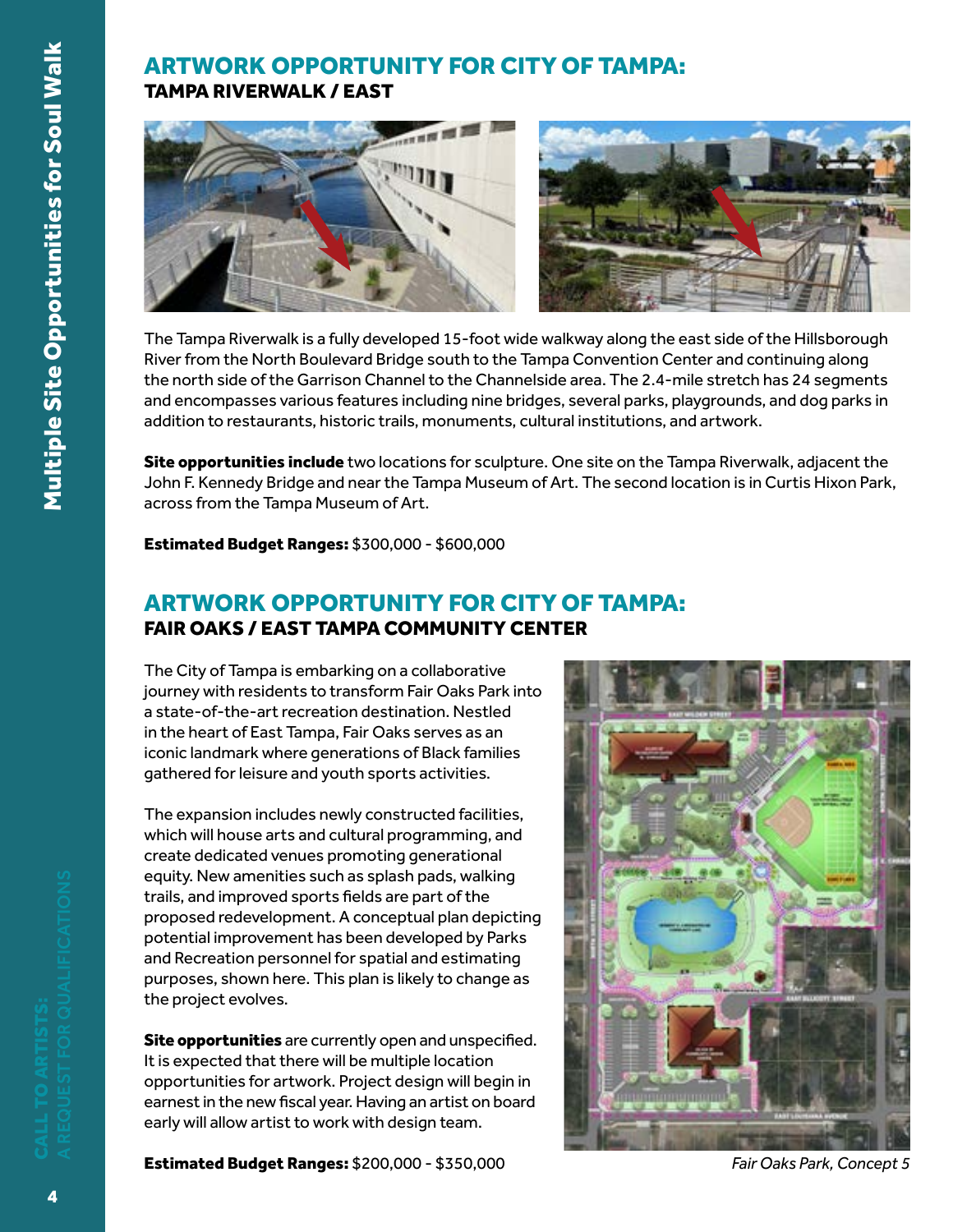# ADDITIONAL ARTWORK OPPORTUNITIES

The opportunities below are largely within private-sector developments. They range from nearly complete (Encore Development) to in planning (Rome Yard). The sites are geographically and conceptually connected to each other.

These developments collectively represent a massive planning effort; a public-private partnership that includes, in addition to the private sector, all levels of government—federal, state, and local—working together to create spaces and places that provide connection points for residents. The City of Tampa, Related Group and the Tampa Housing Authority recognize that site lines are not the same as property lines and are working together to plan successful spaces and thriving neighborhoods.

All developments are multi-story, mixed use, and for mixed income—from subsidized to market rate. These developments have been thoughtfully planned with the objective to address the need of affordable housing while strengthening existing neighborhoods through improvements and infrastructure.

Building designs will work with the existing landscape, mindful not to destroy the existing tree canopy. Power lines are buried, protecting view corridors. All properties are within proximity to jobs, parks, schools, restaurants/shops, and the Hillsborough River.

All teams are mindful that next to one's own family, their home is one of their greatest sources of pride and is connected to their identity. That is why an art plan that relates to the community in which it is to be placed is underway.

The development teams are Jorge Perez's Related Urban Group and the Tampa Housing Authority. If selected, artists will work the developers, property owners and their curator.

See the following pages for a brief description of these developments, site opportunities, and anticipated budget ranges.

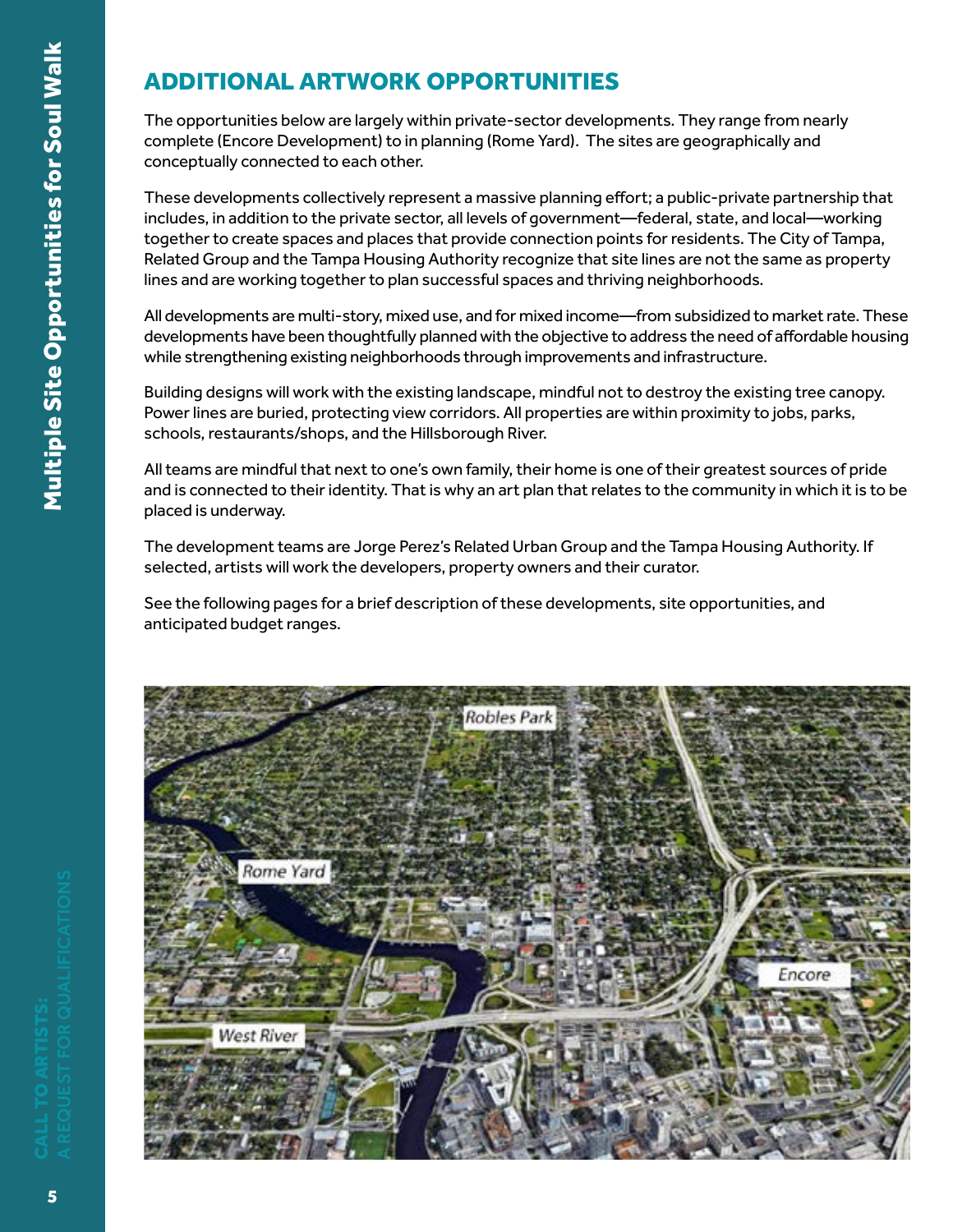#### WEST RIVER REDEVELOPMENT *Related Urban, Tampa Housing Authority*

The West River Master Plan was created as a collaboration among the City of Tampa, Tampa Housing Authority, and local stakeholders to create more livable housing choices at all levels of affordability, improve streets, and increase access to the River.

This neighborhood includes approximately 150 acres of land along the western banks of the Hillsborough River and spans from Downtown Tampa to Tampa Heights. West River is a joint venture partnership of the Tampa Housing Authority and the Related Group of Florida and will result in approximately 676 mixed-income residential units spanning five (5) major projects with a total investment exceeding \$121 million. The redevelopment plan recommends reconnecting the streets and blocks to each other, strong ties with public education and community services, a keen focus on linkages along the Hillsborough River to emergent activities south of I-275 in North Hyde Park to the waters of Tampa Bay, and more than 1600 new residential units, with a variety of housing styles and affordability. Ultimately, over the next 10 years, the goal is to have created a genuinely diverse and economically integrated community.

**Site opportunities include a feature artwork** in a pocket park, a linear park that also provides a connection to the West Riverwalk

Project Budget Ranges: \$15,000 - \$450,000





*West River Pocket Park: Sculpture Garden Park* 



*West River Redevelopment, rendering of Art Walk Corridor* 



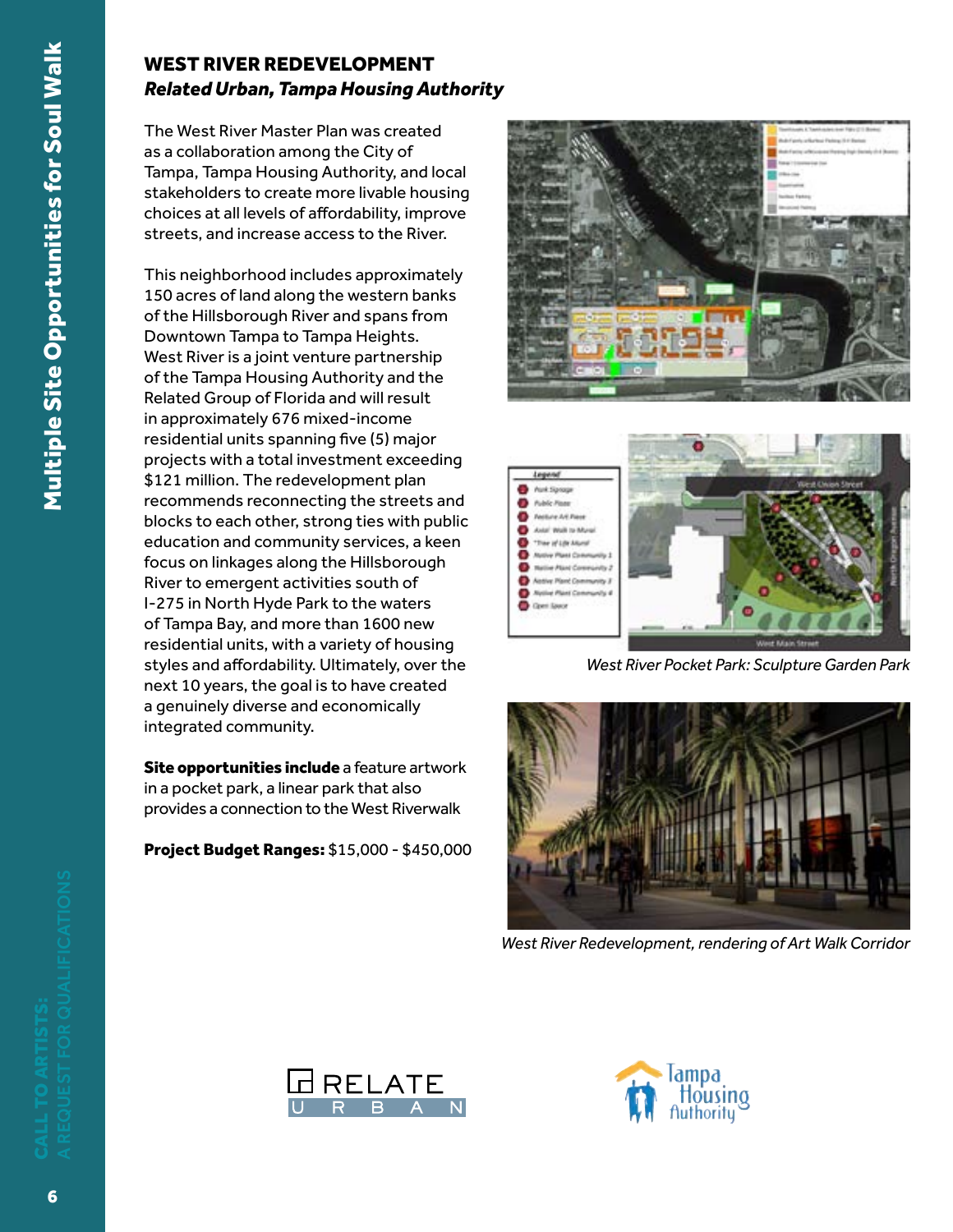#### ROME YARD DEVELOPMENT *Related Group, Tampa Housing Authority, City of Tampa*

CONNECTING COMMUNITY GREENSPACES



*Rome Yard Development, rendering of overall site plan* 

The project is one of Mayor Castor's critical economic drivers and will add more than 600 mixed-income housing units in West Tampa to align with the City's strategic housing affordability goals. It will also drive opportunities for place-making, retail services and community investment that complements the surrounding community, while accounting for transportation and sustainability goals. The site is located on 18-acres of City-owned property immediately west of the Hillsborough River, east of Rome Avenue, south of Columbus Drive and north of Spruce Street in the West Tampa Community Redevelopment Area (CRA) and adjacent to the 44-acre redevelopment of West River (see above).

More information available at: [romeyard-tampa.com](https://www.romeyard-tampa.com/) 

There are multiple site opportunities for this development, including a sculpture park, pocket parks, Riverwalk, community spaces, and architectural integration. When possible, and where appropriate, artist will be part of design team.

Project Budget Ranges: \$15,000 - \$450,000





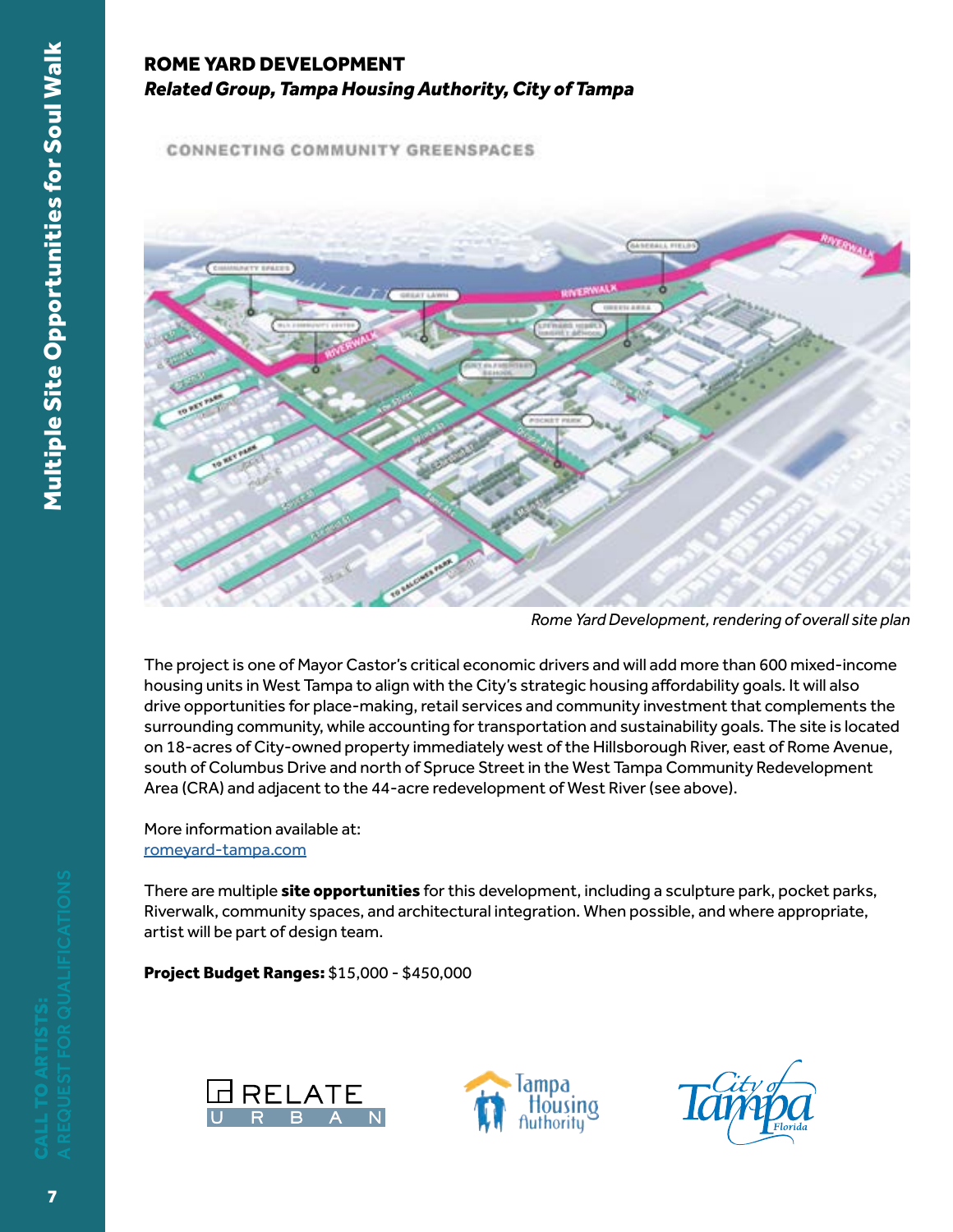#### ENCORE! DEVELOPMENT *Tampa Housing Authority*



Located on the north end of downtown Tampa, this neighborhood is historically known as The Central Park Area. A significant amount of the development has been completed, including the relocation of 483 families from the former Central Park Village. The Encore district development is a LEED ND designed master planned community adjacent to mass transit, jobs, cultural, and recreational amenities.

More information available at: [encoretampa.com](https://encoretampa.com/) 



Without question, the Central Park area is one of Tampa's most culturally and historically rich neighborhoods. With Central Avenue serving as the economic engine, Central Park was once a thriving African-American business and entertainment district. The late Ray Charles recorded his first song, I Found My Baby There, while residing at 813 Short Emery St. It was during a Central Park performance that Hank Ballard and the Midnighters asked the kids in the audience the name of the dance they were performing. The kids shouted, "The Twist." Hank later wrote and recorded the legendary song that launched Chubby Checker into the limelight. Portions of the 1964 movie, Black Like Me, starring James Whitmore, were filmed along Central Avenue.

Despite its achievements, the neighborhood could not escape the racial and economic struggles that prevailed in many inner-city neighborhoods during the 1960's. A racial disturbance in 1967 helped seal the demise of the Central Avenue business corridor. Since then, neglect and disenfranchisement have largely characterized the area until the complete redevelopment in process. There are four primary areas of content, in brief:

- The Scrub, one of the first neighborhoods in Tampa settled by freed slaves
- A thriving African American Business District known as Central Avenue, and the development of the Longshoreman's trade
- A Music Scene that was nourished by this district and included notables such as Tampa Red, Cab Calloway, Ray Charles, Ella Fitzgerald
- From Central Park Village to The Encore District encompasses the era of urban decline and resurgence

Site opportunities include a gateway into the district located at the corner of Cass St. and Nebraska Ave.; a roundabout located on Ray Charles Blvd., sculpture for an entry area, an outdoor fitness area

Project Budget Ranges: \$25,000 - \$300,000

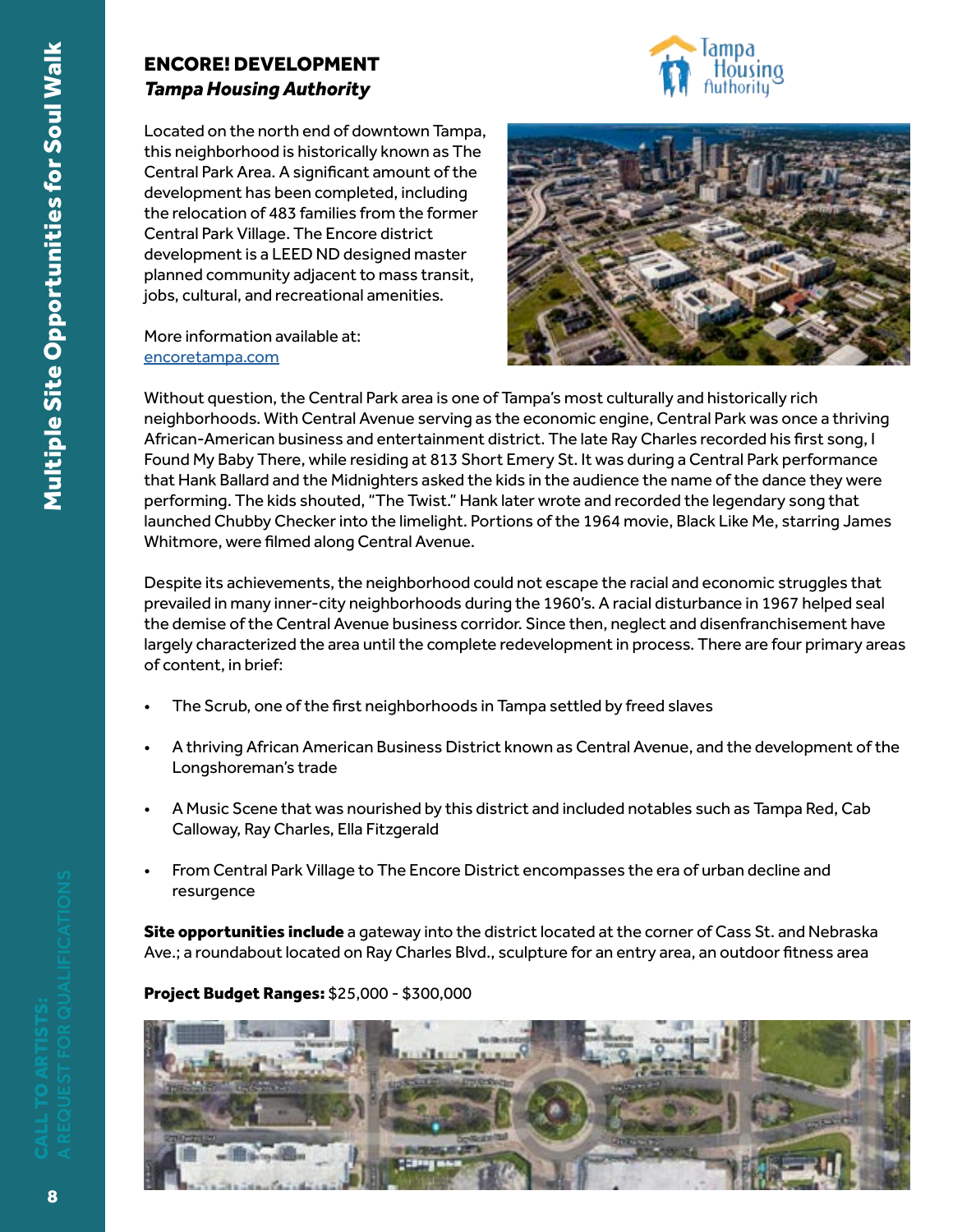#### NEW ROBLES PARK VILLAGE DEVELOPMENT *Tampa Housing Authority*

With significant cultural heritage embedded within the site, this new community will focus on health and wellness and financial well-being with mixed income housing options. Once complete, the redeveloped Robles Park Village will feature 1,012 housing units, including market-rate, townhomes, and senior housing with 85% of the community qualifying as affordable. As a result, the property will double the supply of low-income rental housing in the development. In addition to the rental housing, the development will also offer forsale opportunities through 77 townhomes.

As part of the approved plans, the development team will also address several community concerns. The master plan will include a technology-outfitted 50,000-square-foot resource center with several services, including career education with mentoring programs and after school care, functional co-working space, financial services, health services and a fitness center. The center will also offer outdoor spaces.

In addition, the development will honor the history of the community and neighborhood and the cultural significance of the Zion Cemetery, a lost African American cemetery that has recently been rediscovered at the Robles Park Village site. The plans include an on-site memorial and museum overseen Zion Cemetery Preservation & Maintenance Society.

Selected artist will work with design team as appropriate.

More information available at: [newroblespark.com](https://www.newroblespark.com/)

Site opportunities include a permanent memorial for Zion Cemetery, pocket parks, sculpture, and murals

Project Budget Ranges: \$20,000 - \$350,000



- 4 COMMUNITY GARDENS
- MEMORIAL / HISTORY WALK
- **ART PAVILION**
- RESIDENTIAL AMENITY  $\mathcal{F}$
- 8 RESIDENCE COURTYARD
- 9 ROBLES PAPK
- 10 ZION MUSEUM
- 11 15,000 SF GROCERY STORE
- 12 12,000 SF COMMERCIAL / PUBLIC USE RESIDENTIAL AMENITY

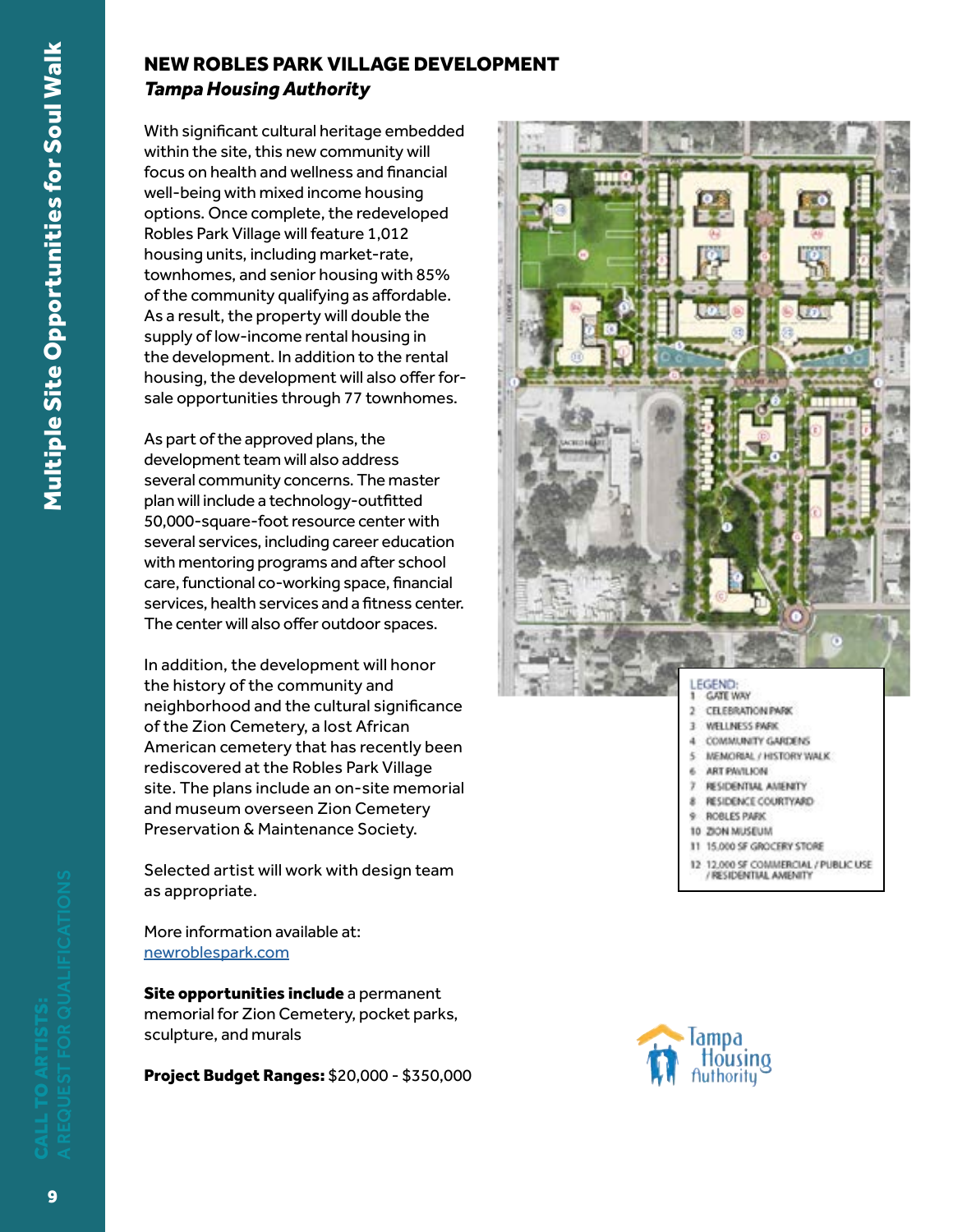# **ELIGIBILITY**

These opportunities are open to professional artists with experience executing their ideas from concept to completion, meeting a specified budget and timeframe, working in the public real with public agencies.

# COMMISSIONED ARTISTS SCOPE

The Artist or Artist Team commissioned for each site is expected to:

- Work with city staff and design team, or development team, pending project
- Some level of community engagement will be required, pending project
- Create a conceptual and final design proposal of a work of art for their location
- Participate in design proposal reviews, respond to feedback
- Implement the approved design proposal
- Create a maintenance manual for the work of art
- Provide content for interpretative signage about the artwork
- Work with educator on creating educational content about artwork

# ANTICIPATED PROJECT SCHEDULE

This schedule is subject to change.

| All materials received:         | <b>December 17, 2021</b> |
|---------------------------------|--------------------------|
| Notification of artist/s:       | 1Q 2022 - 4Q 2022        |
| Artists' Design Development     | 3Q 2022-1Q 2024          |
| Artists' Artwork Implementation | 3Q 2022-4Q 2026          |
| Artwork installation completed  | 4Q 2022-1Q 2027          |

# SELECTION PROCESS

The artist selection process for these commission opportunities includes two phases:

- Phase I: A prequalified pool of artists will be developed through this RFQ
- Phase II: Will include the consideration of artists in the prequalified artist pool for specific opportunities

Artists who are selected as finalists for opportunities will be asked to interview with selection panels.

# HOW TO APPLY

Application process is through CaFÉ™. The City of Tampa Division of Arts & Cultural Affairs is moving to the platform of CaFÉ™ website ([callforentry.org](https://www.callforentry.org/)) to receive submissions. Respondents should submit the required materials online through the CaFÉ™ system. There is no application fee to apply or use the CaFÉ™ online application system. Applicants must submit information through CaFÉ™ to be considered; no slides or hard copy materials will be accepted. Incomplete submissions will not be accepted.

For complete entry requirements and instructions go to [callforentry.org](https://www.callforentry.org/), register a username and password, navigate to City of Tampa, Soul Walk RFQ. Assistance in using the CaFÉ™ system is available